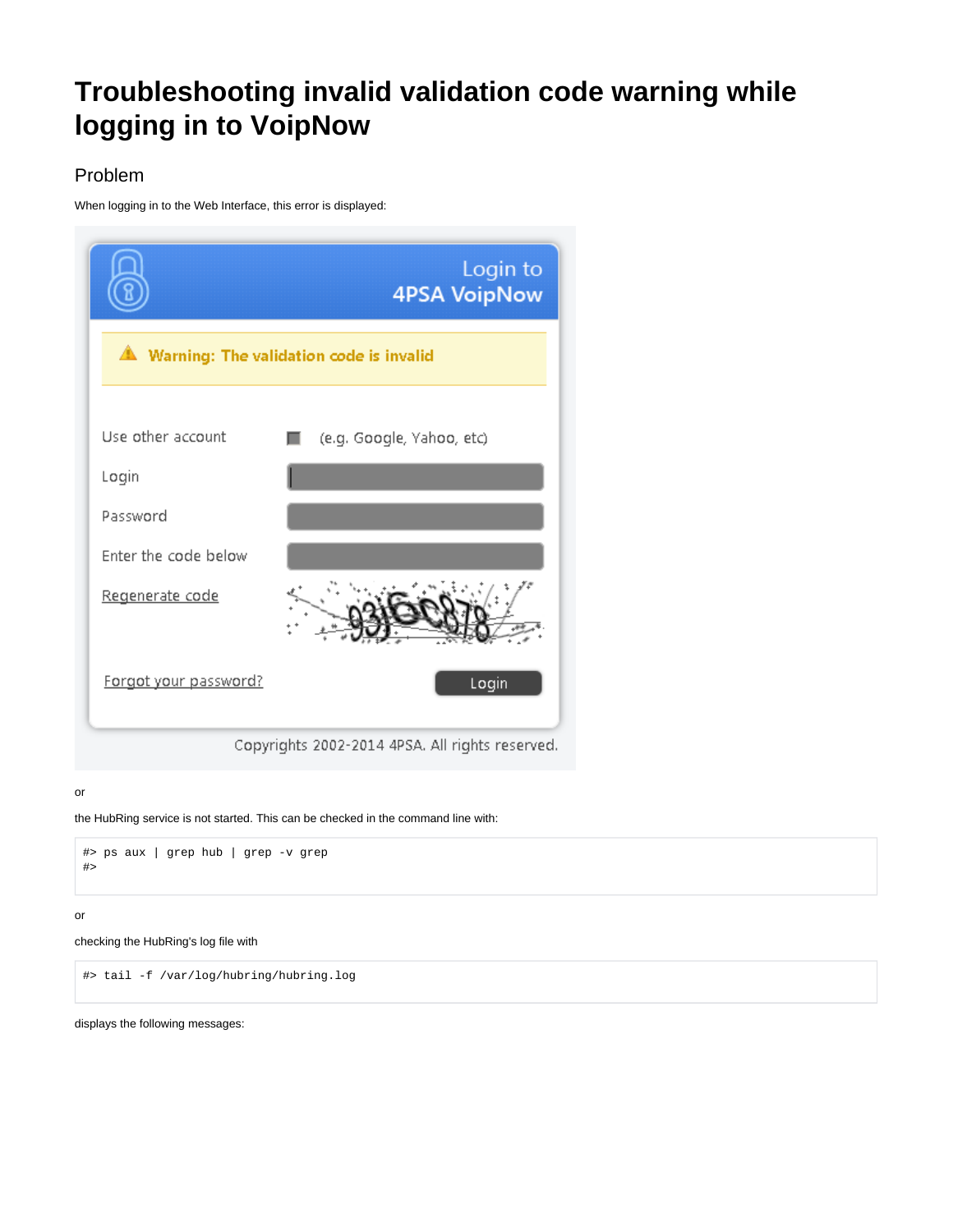```
...
[11649] 21 Jun 04:26:41 * Server started, HubRing version 1.0.0
[11649] 21 Jun 04:26:41 * Mixed Persistence: SUCCESS on loading dump 2014-06-20.13.44.24 8.rdb
[11649] 21 Jun 04:26:41 # Bad file format reading the append only file: make a backup of your AOF file, then 
use ./hr-check-aof --fix <filename>
...
```
## Solution

The cause for this behavior is the lack of disk space or a possible disk problem.

All the cache files are kept into the /var/lib/hubring folder. At some point the volume that keeps the /var folder was out of free space. Thus, the cache system was unable to update cache files and corrupted them.

To fix this you'll need to clear some space and to make sure that you will not end up in this situation again.

After you have done that, you have to fix the damaged .aof file by following these steps:

**STEP 1:** After you receive the log message again, find out what .aof file is damaged using this mental exercise: look at the .rdb file from the message above (in our example dump\_2014-06-20.13.44.24\_8.rdb), increment the number before .rdb with 1 and and change the extension to .aof. The result is the corrupted file. For our example the damaged  $. a of$  will be:

dump\_2014-06-20.13.44.24\_9.aof

**STEP 2:** Run the following command to fix the damaged file:

```
#> hr-check-aof --fix <damaged aof filename>
```
Replace <damaged aof filename> with the name of the .aof file.

e.g. For our example it would be:

```
#> hr-check-aof --fix <dump_2014-06-20.13.44.24_9.aof>
```
The result should be something like this:

```
0x0002bffc: Expected to read 5 bytes, got 4 bytes
This will shrink the AOF from 180224 bytes, with 189 bytes, to 180035 bytes
Continue? [y/N]: y
Successfully truncated AOF
```
**STEP 3:** You are now able to start HubRing again, using this command:

#>/var/lib/hubring # service hubring start

#### **STEP 4:** Check HubRing's status:

#> service hubring status

You should see something like this:

hubring (pid <pid number>) is running...

After that you'll be able to log in again and also to have calls.

### Related articles

• [How to find files stored on the local disk](https://wiki.4psa.com/display/KB/How+to+find+files+stored+on+the+local+disk)